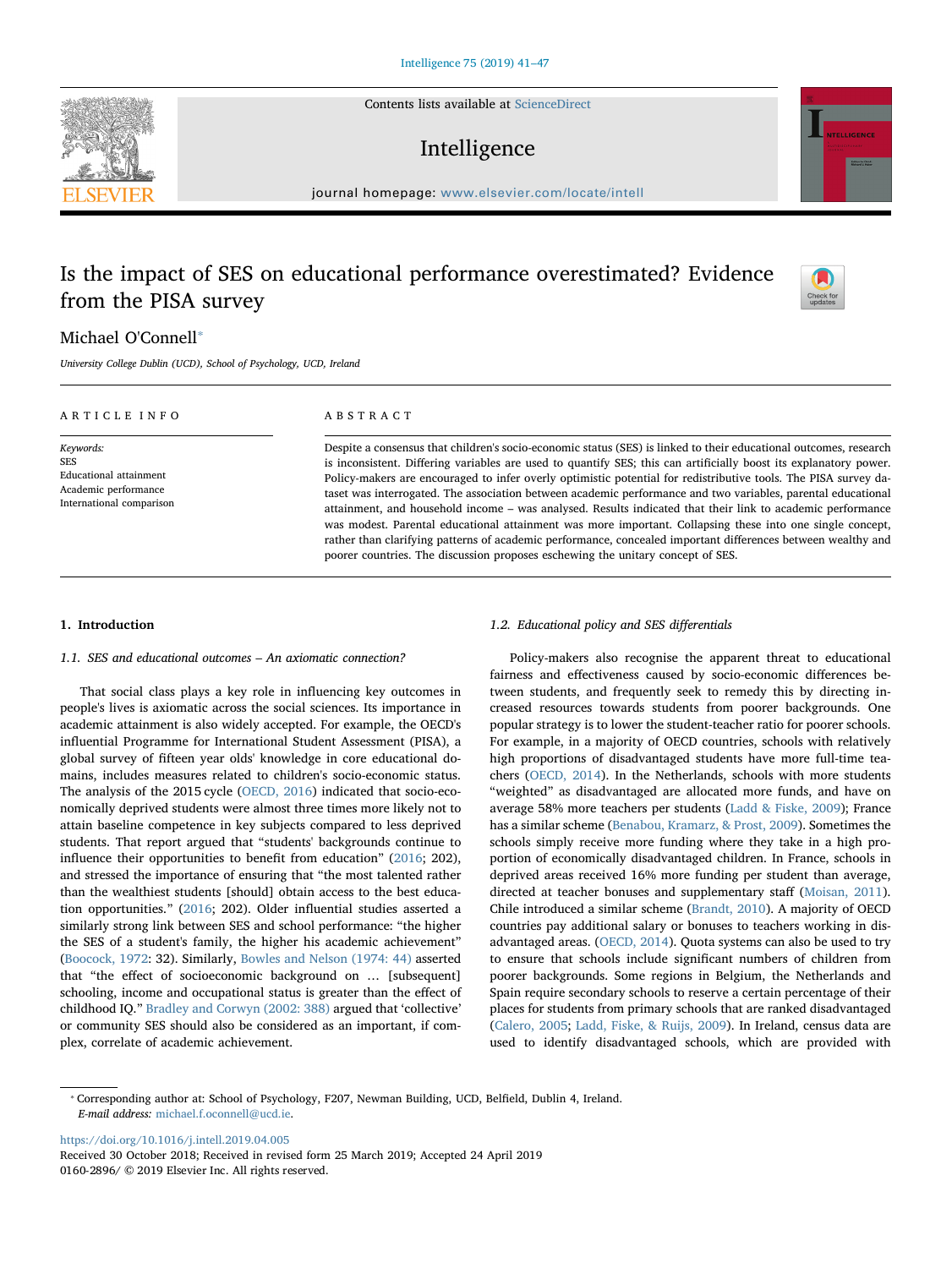additional funding to lower the pupil-teacher ratio, employ schoolhome liaison personnel, receive additional school equipment, enjoy additional access to remedial support schemes and school completion programmes [\(Department of Education and Skills, Ireland, 2011](#page-6-11)).

#### 1.3. Problems with the SES assumption

However, this paper argues that the self-evident importance of SES in education in fact lacks an evidential basis. Specifically, the association between SES and academic outcomes is often quite weak, the definition and operationalisation of SES is imprecise and hazy, the causal direction of effects between SES and outcomes are not clearly established, and finally the putative strong link between SES and outcome invites policy-makers to draw unrealistic inferences about what can be achieved by redistributive resource policies. These are discussed in turn.

#### 1.3.1. Weak SES effects

Despite a widespread perception that SES must heavily influence educational outcomes, the association is far from overwhelming. The PISA researchers, while focusing heavily on issues of 'equity' and disadvantage in their key survey reports, note that for example, for performance in science, "12.9% of the variation in student performance … is associated with socio-economic status" ([OECD, 2016](#page-6-0); 216). They also note that many disadvantaged students are "resilient" and "succeed in attaining high levels of performance" [\(OECD, 2016](#page-6-0); 217). In fact, disadvantaged children in the top-performing countries in PISA are performing in many cases as well as high SES children in more averageperforming countries. In an influential meta-analysis, [Sirin \(2005; 438\)](#page-6-12) argued that the association between individual student SES and academic achievement is of "medium" strength, but only when many variables are included in building the construct of SES, a point which will be revisited below. The analysis of [Letourneau, Du](#page-6-13)ffett-Leger, [Levac, Watson, and Young \(2013\)](#page-6-13) suggested that the link between social class and educational achievement is "very small to small". [Willms](#page-6-14) [\(2003: 10\)](#page-6-14) reported SES as "significant" in its effects on academic outcomes, but "far from being deterministic" (p. 39). In one of the most widely-cited analyses of the SES-achievement link, [White, 1982:](#page-6-15) 461) argued that "as SES is typically defined… and typically used …, SES is only weakly correlated with academic achievement."

#### 1.3.2. Imprecise and inconsistent measurement of SES

The conceptualisation of SES varies across different studies, and even its precise meaning is often hazy and imprecise. As White noted, "although 'everybody knows' what is meant by SES, a wide variety of variables are used as indicators of SES" (1985: 462). It is commonly referred to as a 'complex multi-construct' variable, but the inconsistencies in the choice of the components used to create a valid indicator can sometimes appear to border on the à la carte. The core measures used are parental attainment in education and household income (or family wealth). Occupational status is also frequently added to this mix. [Sirin \(2005\)](#page-6-12) argued that social class, parental occupation and parental education should all be accounted for, but also home resources, neighbourhood and school characteristics. The PISA survey has used three concepts: family wealth, parental education, but also, derived from Pierre Bourdieu's influential ideas around cultural capital, assessment of 'home resources' such as books in the home. The latter idea seems very problematic and perhaps dated – having books around the house might be an attempt at signalling a level of cultural sophistication to visitors, and thus a reflection of SES rather than a component of it. Or more practically, a family in an urban apartment might use their local library instead of buying books, or store thousands of books on an e-reader. [Munsell, Kilmer, Vishnevsky, Cook, and Markley \(2016\)](#page-6-16) argue that SES is "one of the most elusive constructs in the psychological literature" but propose that two basic components need to be included – parental education and household income. They also argue

for including "measures reflecting resource-related challenges of living" (p. 2832). It should be noted that in practice many analyses have had to operationalize SES more crudely as a dichotomous variable based on whether a student is entitled to free or reduced price school lunches, see [Sirin \(2005\).](#page-6-12)

#### 1.3.3. SES, causation and correlation

A statistical association between social class and educational attainment should not be inferred as indicative of the causal strength of the former in influencing the latter. Merely showing that children whose parents are better educated and wealthier do somewhat better in school than children whose parents are less well educated and less wealthy, does not establish that the former are doing better because their parents are wealthy and better educated. Cognitive ability is strongly correlated with educational success ([Deary, Strand, Smith, &](#page-6-17) [Fernandes, 2007;](#page-6-17) [Roth et al., 2015\)](#page-6-18); behavioural genetic research has also established that cognitive ability is highly heritable [\(Plomin &](#page-6-19) [Deary, 2015;](#page-6-19) [Plomin, Defries, Knopik, & Neiderhiser, 2016](#page-6-20)). Children may do well in school because they have higher cognitive ability, and this may be partly inherited from parents who did well in school, at least in part because they had higher levels of cognitive ability. Recent work based on large twin datasets, and on five longitudinal studies, using genomewide association scores, has established that educational outcomes for parents and their children are similar for both genetic and environmental reasons, see [Belsky et al. \(2018\)](#page-6-21); [Ayorech, Krapohl,](#page-6-22) [Plomin, and von Stumm \(2017\).](#page-6-22)

Genes can influence non-cognitive, as well as cognitive abilities. Personality characteristics have been identified that are also partly heritable [\(Turkheimer, Pettersson, & Horn, 2014](#page-6-23)); some of these like conscientiousness, perseverance, and emotional stability may be useful in sustaining people's educational and employment careers ([Heckman &](#page-6-24) [Rubinstein, 2001](#page-6-24)), and partly inherited by their children.

# 1.3.4. SES – Drawing the wrong conclusions?

Overall, policy-makers seeking to reduce educational inequalities by focusing on economic disadvantage may have been seduced by an unrealistic picture of a powerfully influential SES. The construct is sometimes employed when it is bloated with difficult-to-defend appendages like number of books in the house, or à la carte mixtures of typically confounded or overlapping variables. SES itself may be partly an outcome of heritable individual characteristics that also shape educational success. The problem is that policy-makers may be invited to draw unrealistic inferences about what policy might achieve in terms of reduction in inequality in education because SES is implicitly presented as primarily an economic variable. Those constructing the composite measure of SES may directly or indirectly include social, cultural and personality attributes in their analyses; however if significant differences in educational performance appear to be "attributable to SES", then the policy conclusion that is often drawn is that economic intervention to ameliorate the effects of different levels of SES should easily reduce differences in educational outcomes. Hence the widespread and somewhat unquestioned use of policy measures noted in 1.2 above.

The purpose of the empirical analyses in this paper is to highlight the problematic nature of the concept of SES in academic performance by examining the relationship between the two background and academic performance in the PISA survey.

# 2. Methodology

Data were drawn from a publicly available dataset which included data on SES as well as academic performance: the PISA survey.

#### 2.1. The Programme for international student assessment (PISA)

PISA is the largest systematic assessment of international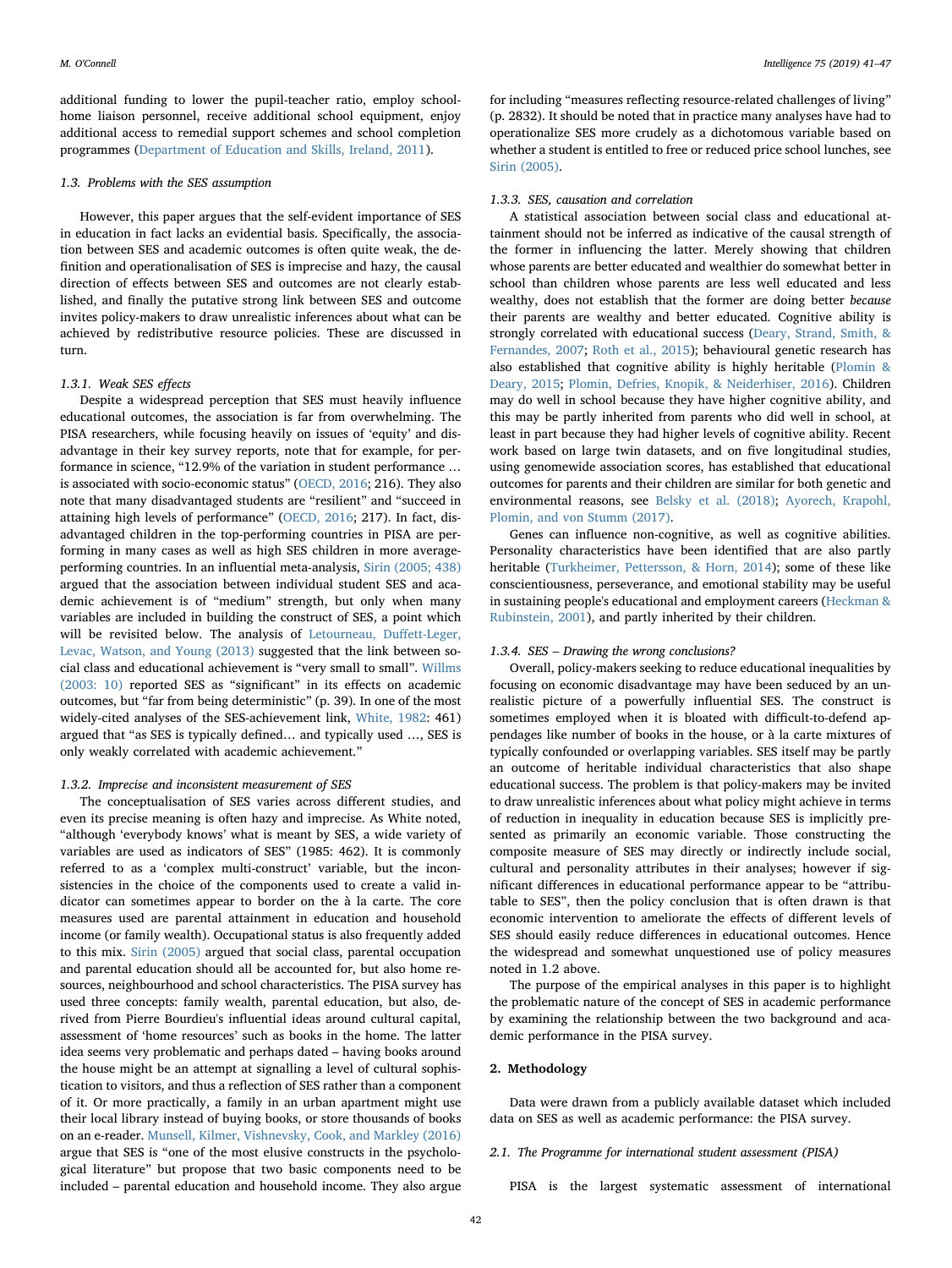educational standards, examining the skills and knowledge of representative samples of fifteen year olds, at an age when students in most countries are approaching the end of compulsory schooling. The OECD first implemented the study in 2000 when 32 countries participated. A triennial survey, it will include 70 countries in its seventh cycle of 2018. The core countries originally participating were mainly the relatively wealthy members of the OECD, but now include many more ones, typically poorer. The initial major domains of assessment were reading and mathematics, but latterly included assessments of science and different types of problem solving. The most recently available data are based on the 2015 cycle, published in 2016. In that sweep, it assessed samples of students on reading, mathematics, science and collaborative problem-solving in over 65 countries, and several distinct regions within countries. In total, 519,334 students participated in 2015. The students taking part in PISA are drawn from a randomly selected and representative group of schools in each participating country or region.

# 3. Results: Analysis of the link between SES and academic test performance in PISA

PISA provides a complex set of ten 'plausible scores' in reading and ten 'plausible scores' in mathematics for all participants based on sampling theory.<sup>[1](#page-2-0)</sup> A Principal Components Analysis of these twenty measures was run, and a single component could explain 84.4% of the variance in the 20 plausible values, eigenvalue = 16.9. This underlying component was saved for analysis as the dependent variable (and labelled 'Mathematics and Reading Ability', or MARA score).

Of the overall sample, 492,193 respondents had a component score for the MARA variable. This value was entered as a dependent variable in a multiple regression, while two continuous measures derived from the PISA dataset were entered as independent variables. These were derived household income, $<sup>2</sup>$  $<sup>2</sup>$  $<sup>2</sup>$  and 'index of highest parental educational</sup> achievement'.<sup>[3](#page-2-2)</sup> The adjusted R-squared indicated that 10.8% of variance in academic performance was explained by the two independent variables together, with the standardised betas respectively for household income at 0.23, and for parental education at 0.16. In terms of r, the partial correlation between MARA and parental education, controlling for income, was  $r = 0.16$ ,  $(p < .001)$ , while the partial correlation between MARA and income, controlling for parental education, was  $r = 0.22$  (p < .001).

Using raw academic performance in Mathematics for example as the dependent variable, the modest relationship between household income and academic performance is clear. The PISA mathematics scores are constructed to have an overall standardised mean of 500 for OECD countries. The unstandardised beta for household income in the model for the mathematics score is 9.57. This means that an increase in household income by two standard deviations – taking, for example, a poor family from far below the average to far above it in income – would translate into less than a 20-point increase (2 \* 9.57) in a

mathematics score averaging 500; i.e. less than four percentage points. For reading score, a two standard deviations increase in household income was associated with an increase of just under 17 points on country outcomes of average 500, or < 3.5 percentage points.

However, these figures disguised quite distinct patterns in relation to their influence and the wealth of the country. Data on standardised GDP per.

capita are available on the UN website, [unstats.un.org](http://unstats.un.org) ([2017](#page-6-25)). Considering the data for 2015 (the year of the PISA survey), it becomes clear that increased family wealth has some association with the academic performance of those from the poorest countries taking part in PISA, but very little, or even a negative relationship in the wealthier countries. The size of the standardised beta by country as a measure of the importance of household income was generated by running a series of 65 multiple regressions (one for each country) where the dependent variable was the MARA score while the independent variables were household income and parental educational attainment. A subsequent system-level (or country-level) analysis showed that a Spearman correlation between GDP per capita and the beta for 65 countries was −0.605. The countries where household wealth had the strongest association with a student's MARA score were Peru, Lebanon, Costa Rica, Colombia and Indonesia – among the poorest participating nations. Those where household income had the weakest association with performance were Iceland, Qatar and Norway – among the wealthiest. In [Fig. 1,](#page-3-0) a diagrammatic relationship of the strength of the household income-MARA score beta (standardised to a mean of 0) is presented in the context of the standardised GDP by country for 2015. The relative importance for household income in poorer countries in its association with MARA scores is clearly visible, but this declines as one moves from left to right (towards the wealthy countries).

The pattern for the relationship of Parental Educational attainment is quite different. The overall relationship in the 65 country betas is positively associated with GDP (Spearman's rho = 0.420) whereby the MARA score of the participants is more closely associated with their parental educational achievement in wealthier countries compared to poorer ones. Parental Education attainment has only a tiny association with children's performance in MARA in countries like Algeria, Lebanon, Turkey, Colombia and the Dominican Republic, but had a far higher association in wealthier countries like Luxembourg, the Czech Republic and Japan. [Fig. 2](#page-3-1) presents the diagrammatic relationship of the strength of parental education beta (standardised to a mean of 0) with that of standardised country GDP.

In fact, the association of the two sets of betas (household income link to MARA, and parental education attainment link to MARA) across 65 countries is significantly negative (Spearman's rho =  $-0.420$ ). The former tends to be more important for MARA scores in poor countries but fades close to irrelevance in wealthier ones, while for parental education, the opposite happens, although to a slightly weaker extent; it tends to be more important in wealthy countries and more trivial in poorer ones. It is also widely known that there tends to be a positive relationship between overall academic performance and a country's wealth expressed in GDP. Thus it is not surprising to find that the association or size of household income beta by country is negatively associated with the MARA score. [Fig. 3](#page-4-0) presents the relationship diagrammatically between the standardised MARA score and the size of the household income beta. One possible causal interpretation of this association might be that as countries grow wealthier, they can direct increasing resources into the national education system to allow children from poorer families to escape the impact of family poverty on their academic performance, thereby lifting the overall country academic performance.

In order to formally test for an interaction effect between GDP and the household income beta, and the family education beta, two variables were created – the product of GDP and income beta, and the product of GDP and family education beta. MARA by country was regressed on GDP per capita, household income beta, family education

<span id="page-2-0"></span> $^{\rm 1}$  PISA presents its respondents with a subset of items from a larger total item pool. Because different groups of respondents answered different but overlapping sets of items, it is difficult to produce traditional outcome scores. Item Response Theory (IRT) scaling is used to generate multiple imputations based on an individual's set of responses. These ten multiple imputations are the 'plausible' scores in the domain. See PISA 2015 technical report ([OECD, 2017\)](#page-6-26).

<span id="page-2-1"></span><sup>&</sup>lt;sup>2</sup> The PISA survey assesses household wealth, and this is based on a number of possessions within the family home, such as a room of one's own for the respondent, a link to the Internet, a car or cars, baths and showers, or tablet-style computers. From this, a derived measure, employing Item Response Theory, is used to generate a normally distributed continuous set of scores, acting as a proxy to a household income measure for each respondent.

<span id="page-2-2"></span><sup>3</sup> The PISA survey collects data on the educational attainment of both the mother and the father. The measure 'Index of highest educational level of parents' corresponds to the highest level of either parent.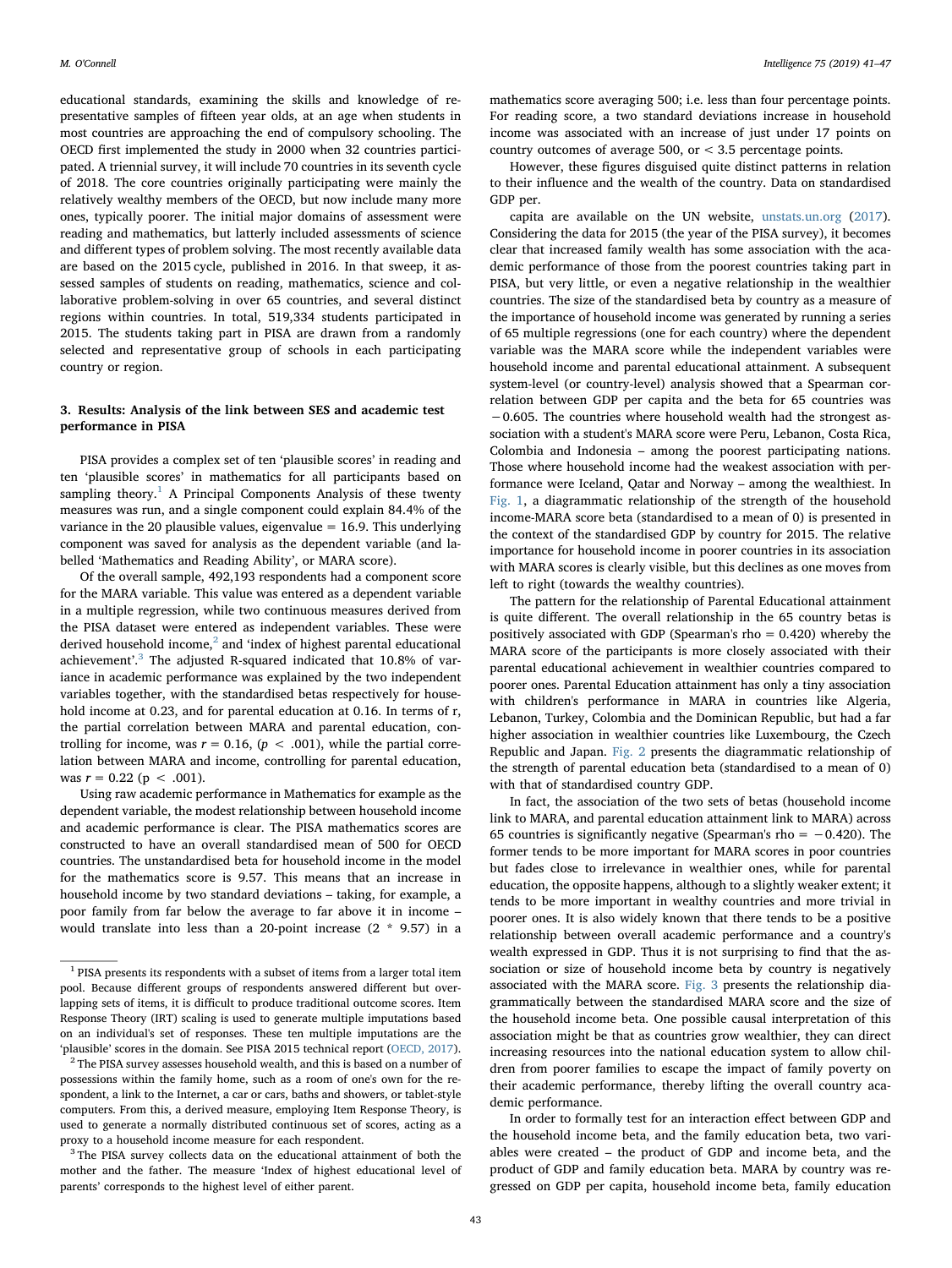<span id="page-3-0"></span>

Fig. 1. Scatterplot indicating negative relationship between GDP per capita, and variance of MARA explained by household income in 65 countries. Country wealth increases from left to right.

<span id="page-3-1"></span>

Fig. 2. Scatterplot indicating positive relationship between GDP per capita, and variance of MARA explained by parental education in 65 countries. Country wealth increases from left to right.

beta, GDP \* Household income beta, and GDP \* Family education beta. [Table 1](#page-4-1) below provides the standard coefficients for the independent measures, the t, and the statistical significance of each. It demonstrates that there was a significant interaction effect as the two product measures were statistically significant.

A comparison was also undertaken of academic performance between those whose parents were in the above-average 'household income' but below-average education attainment, versus those whose parents were in the above-average levels of education, but belowaverage in income. Of the entire sample,  $16.2\%$  ( $n = 83,920$ ) had parents who were wealthier than their national average but below the median in terms of educational achievement for their country, while 21.9% ( $n = 113,542$ ) were economically poorer than average but with above median-average educational attainment for their country. The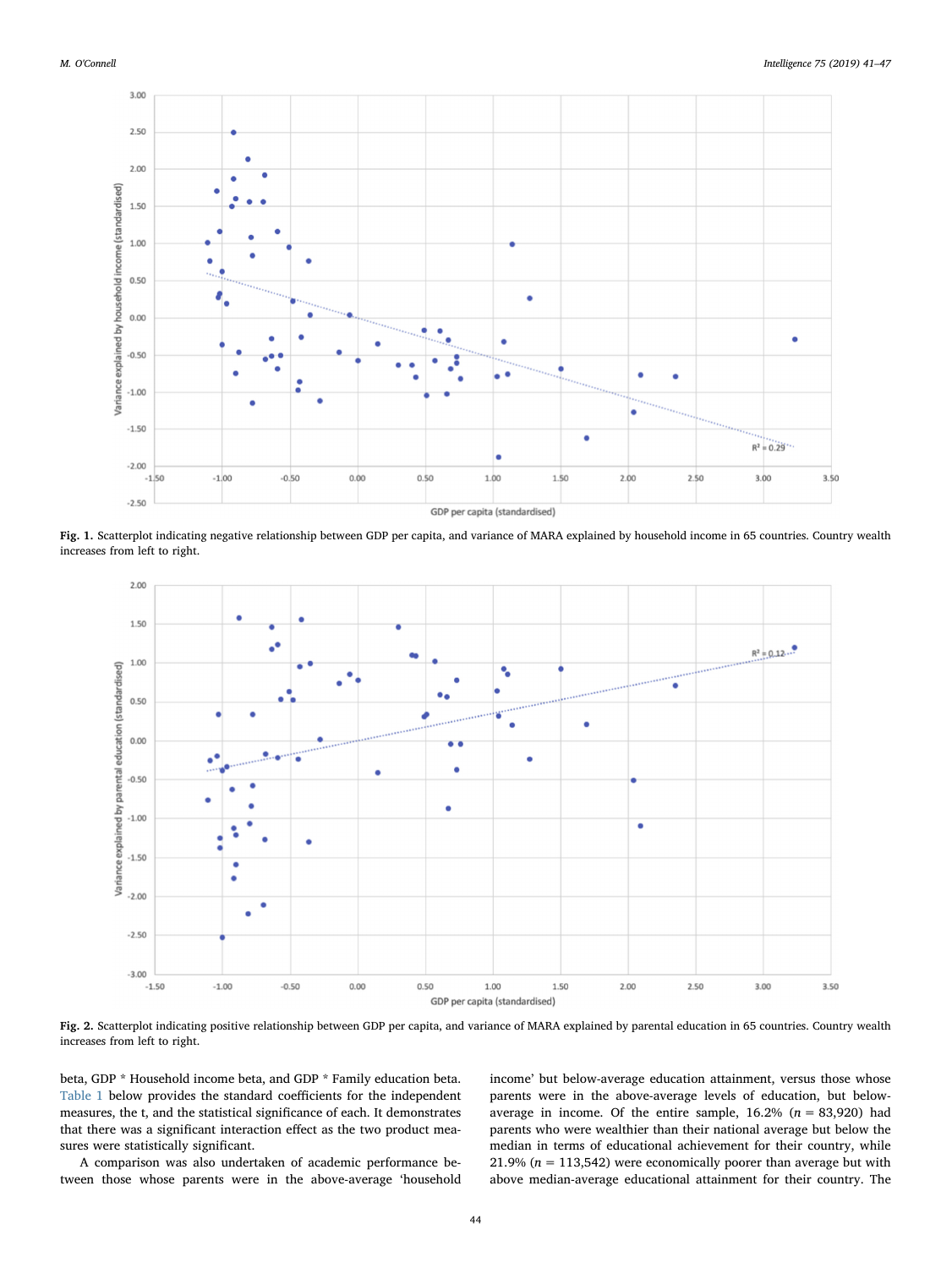<span id="page-4-0"></span>

Fig. 3. The relationship between a country's performance in MARA scores in PISA 2015, and the variance explained by household income.

# <span id="page-4-1"></span>Table 1 Country MARA scores regressed on three independent measures and two interaction (product) measures.

| Variable               | Standardised Beta |          | P.           |
|------------------------|-------------------|----------|--------------|
| GDP per capita         | 1.170             | 3.926    | ${}< 0.001$  |
| Income beta            | $-0.438$          | $-3.294$ | $= 0.002$    |
| Education beta         | 0.560             | 4.626    | ${}_{0.001}$ |
| GDPpc * Income beta    | 0.363             | 3.624    | $= 0.001$    |
| GDPpc * Education beta | $-1.112$          | $-3.562$ | $= 0.001$    |

academic scores of the children of the latter group were statistically significantly higher than the former; 0.09 (s.d. = 1.05) to  $-0.05$  (s.d.  $= 0.92$ ), t value  $= 31.6$ ,  $p < .001$ . This suggests it is better for a child's academic performance to have better-educated but poor parents, rather than less well-educated wealthy parents (though of course overall having parents both wealthy and educated is optimal). In a majority of the PISA countries (48 out of 65), the academic performance of those with poorer but better educated parents, was higher than those with richer parents who had below median average educational attainments. The minority of countries where this pattern was reversed had lower GDP per capita, e.g. the five countries where family wealth was most important relative to parental education attainment in relation to their children's MARA value were Lebanon, Peru, Turkey, the Dominican Republic, and Trinidad & Tobago. In [Fig. 4](#page-5-0), the relationship between the standardised GDP per capita by country, and the standardised gap by country between the MARA score of those with wealthier, less educated parents, versus those with poorer but better educated parents is presented digrammatically. The correlation between these standardised scores at a system level by country was  $r = -0.473$ , i.e. household income is relatively more important than parental education in the poorer countries in its association with the MARA score. This pattern is reversed for wealthier countries where parental education becomes more important.

#### 4. Discussion

The purpose of the paper was to identify a number of problems with the manner in which the variable of SES is used and understood in educational contexts. Through the analysis of two consistently used ingredients of SES – household income, and parental education – the concerns outlined in the introduction were demonstrated in a statistical way. First, it was established that the association between a standard conceptualisation of SES and standardised test performance in a highquality survey, was very modest. Despite pervasive beliefs that SES virtually defines academic performance, the empirical reality is that the relationship tended to be statistically weak. Even the two consistent measures usually considered core to the understanding of SES, household income and parental education, are themselves inter-correlating variables; these are influenced by alternative individual characteristics, such as cognitive ability, that are as likely to be causal in terms of educational attainment as is SES.

It should be made clear that this paper is not an argument against the use of latent variables; they are of great value in conducting analyses in the human sciences, where data measurement in many areas is very prone to large amounts of error. The dependent measure mainly used in this paper, 'MARA' is itself a latent variable combining multiple measurements of mathematics and reading assessment. But the paper does specifically critique the widespread and often ad hoc use of a latent variable of 'SES' on a number of grounds:

The measurements used to create the latent variable MARA are highly correlated, and are based on similar units of measurement. The variables used to create a measure of SES on the other hand are far less correlated, and the units vary across continuous, ordinal and categorical variables;

Different elements of SES are playing distinct non-linear roles depending, it would appear, largely on the country's state of economic development. Thus, family wealth in the SES measure was of reasonable importance in poor countries, but close to irrelevant in wealthier ones, while parental education became far more important in the very wealthy ones. Therefore, yoking different non-linear elements together disguises patterns rather than revealing them;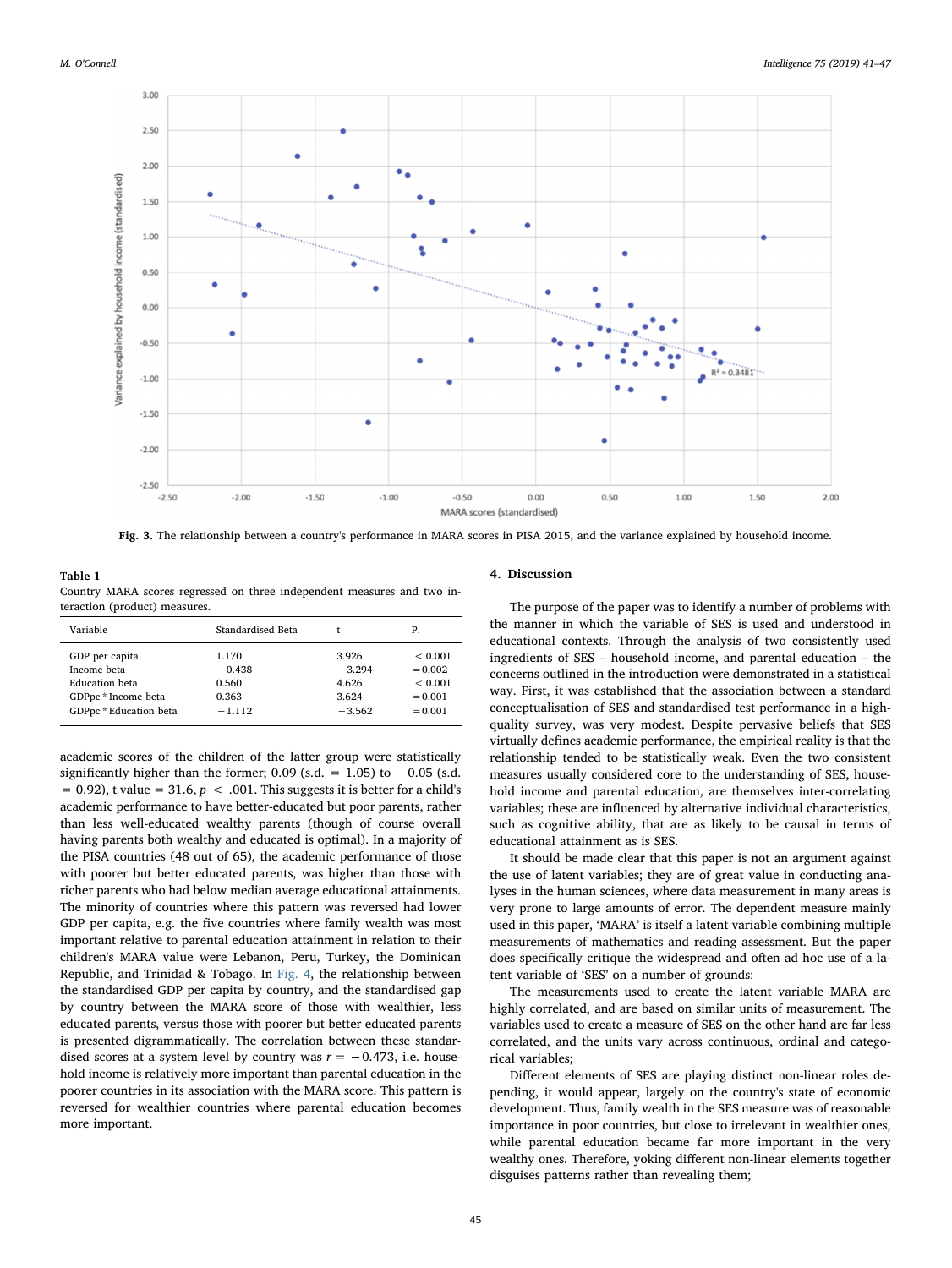<span id="page-5-0"></span>

Fig. 4. Scatterplot displaying the relationship between a country's wealth (in GDP per capita), and 'Difference' in MARA scores between well-educated + poor parents versus poorly-educated + wealthy parents.

Parental education is particularly problematic as a measure of social class since while it is associated with subsequent family wealth, the work of behavioural geneticists has also confirmed that parental education is linked to parental cognitive ability and thus to their children's cognitive ability and also educational performance. Adding it into the mix as part of a latent variable of SES, popularly thought of as a variable revealing the strength of external economic forces in an individual's life, is inherently misleading;

Following on from this, while SES is often calculated as a latent variable based on economic, educational, genetic, cultural values, it nonetheless tends to be interpreted as a simple economic measure; social policy makers become over-confident that links between SES and life outcomes can be modified for the better by tweaking economic policy.

If the MARA scores are read at least as at least partially representative of a parental-offspring resemblance, then the pattern might be interpreted as consistent with the Scarr-Rowe hypothesis. This proposed that under conditions of hardship, genetic influence is suppressed; a more enriched environment enables children to reach their full genetic potential (see [Turkheimer, Harden, D'Onofrio, &](#page-6-27) [Gottesman, 2009](#page-6-27)). The GDP per capita thus provides an index of average privation, or its absence; in poorer countries this means that household wealth has a greater impact on the outcome. But as the society becomes wealthier the importance of household wealth diminishes, and parental education – as a proxy for their cognitive ability – takes on more importance. The data are also consistent with the 'meritocracy hypothesis', associated with [Herrnstein & Murray, 1994](#page-6-28), which suggests that as societies become more economically advanced, there is a tendency for social stratification to be made increasingly on the basis of cognitive ability.

However, the analysis, apart from the identifying the weakness of SES as a unitary concept in predictive power, as noted above, also pointed to a further difficulty in basing SES on both parental education and household income – the combination of both concealed rather than clarified relationships. Specifically, when the wealth of the country was considered in the PISA data, it became clear that while one element – household income – was relatively important in its association with

mathematics and reading ability for poorer countries, that association became trivial, or even negatively associated with the performance in wealthier countries. By contrast, in richer countries, parental educational attainment was relatively predictive of the child's mathematics and reading performance, but this relationship largely disappeared in poorer countries. Combining parental education and household income thus obscures what policy-makers could take away from the data – raising educational standards in poorer countries could benefit from redistributive policies to help poorer families, but these have reached the limits of their potential in the wealthy countries. It was demonstrated that even impossible levels of redistribution (for example moving all families at two standard deviations below average household income, to two standard deviations above) would barely affect the results because household income is so weakly associated with performance in richer countries.

As a limitation, it should be noted though that the analysis here used standard regression and correlation methods on cross-sectional data. This assumes that the impact of independent variables such as parental education and household income on the dependent measure was linear. One needs to be cautious about this assumption. [Cooper and Stewart](#page-6-29) [\(2013\)](#page-6-29) assessed 34 high-quality studies examining the causal impact of low income on outcomes in children's lives. There was evidence that income changes do significantly affect very young children's cognitive development, particularly if the changes were long-term, and the children's families were from the bottom-quintile of the income distribution. The 34 high-quality studies were also disproportionately carried out in the US where relatively high levels of income inequality for an advanced economy may in effect make the families in the poorest 20% of the population more economically similar to families in poorer countries. Also, it should be noted that the analysis pointed to stronger effects of household income among the poorer participating countries in PISA. But PISA's participating countries are mainly wealthy (OECD members) or middle-income. The mean GDP per capita of the participating countries was 27,267 dollars. This compares to a world mean of 17,300 dollars GDP per capita. The poorest participating country in PISA 2015 was Moldova with a GDP per capita of 1602 dollars. But the 45 poorest countries in the world – mainly in sub-Saharan Africa, and